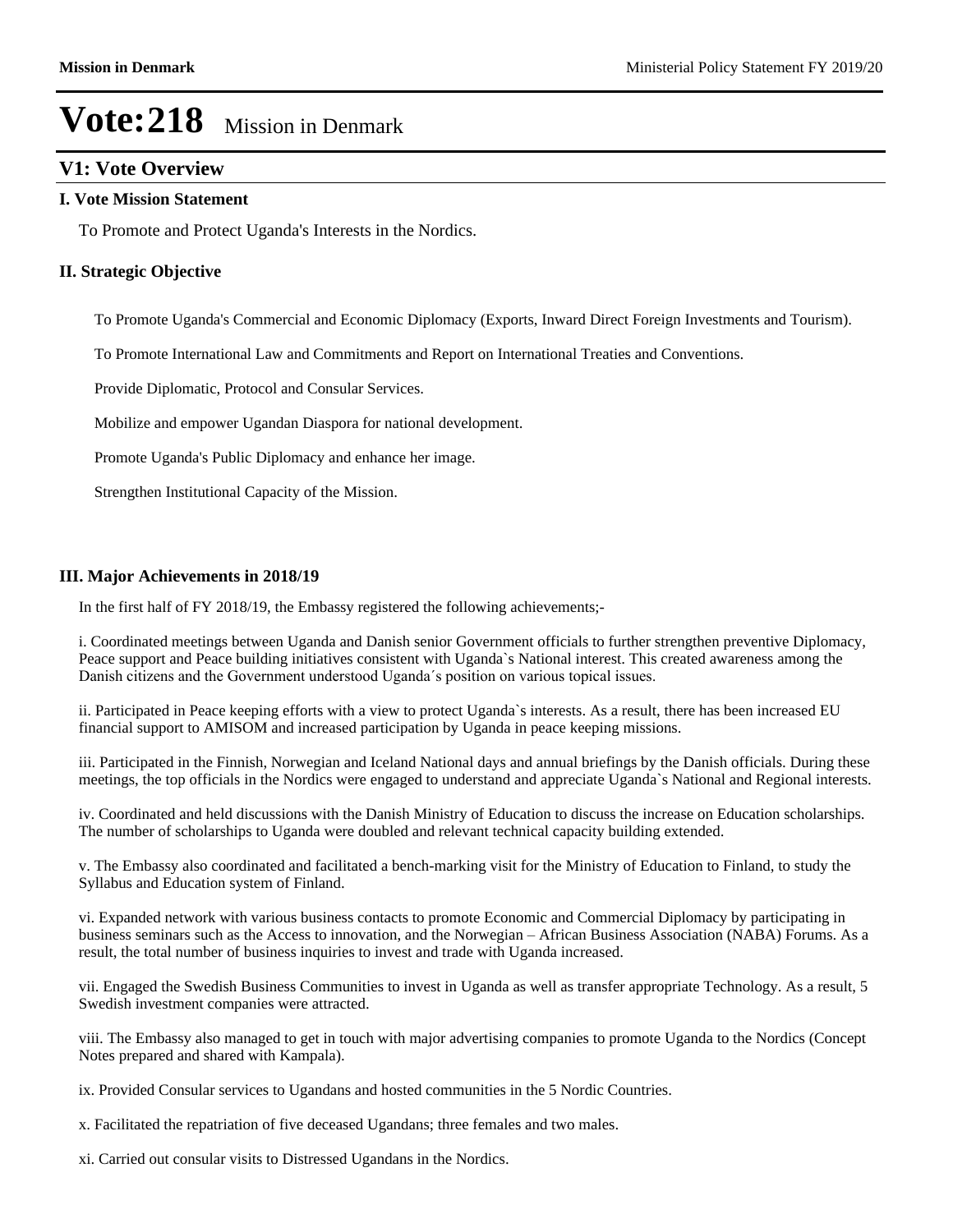xii. Coordinated and participated in the Uganda Diaspora Convention in Stockholm ±Sweden, the Uganda Diaspora Business day in the Helsinki- Finland, to share investment opportunities available back at home.

xiii. Issued; - 28 visas to travellers visiting Uganda, 72 passports (new, renewals and replacements) to Ugandans , and 17 Emergency Travel Documents to Ugandans who had lost their passports.

xiv. Verified Ugandan documents for foreign use; 13 passports and 8 Driving Permits.

xv. Provided protocol services to entitled Ugandan who were on official duty in Denmark.

xvi. Participated in tourism fairs in Copenhagen, Iceland and Herning including the Annual Tourism Show, "Matka"-the biggest Nordic Travel Fair in the Nordics to show case and market Uganda's Tourism Potential. Relatedly, a documentary on Uganda was also televised on Danish television channels in the local language.

xvii. Carried out partial renovation on the official residence.

#### **IV. Medium Term Plans**

In the Medium term, the Embassy plans to undertake the following; -

i. Provide market information on potential Ugandan products for export to the Nordic Countries.

ii. Mobilize grants and lines of credit for National Development.

iii. Target inward investments in infrastructure, oil and gas, and agro-processing for increased production and employment creation

iv. Participate in Major tourism exhibitions (in Herning, Copenhagen and Helsinki) to attract more tourists to Uganda.

v. Coordinate Familiarization tour to Uganda for Nordic Tour writers, Mar-keting companies and Bloggers to get first hand information about the enormous opportunities available in Uganda, both in the Trade and in-vestment and Tourism sectors.

vi. Negotiate, initiate and ensure conclusion of bilateral agreements to the benefit of all Ugandans.

vii. Engage the Nordic Governments for enhanced bilateral cooperation.

viii. Mobilise the Diaspora to transfer skills, knowledge, and resources for Na-tional development.

ix. Identify employment opportunities for Ugandans in the Nordics.

x. Continue to offer consular services including; Visa issuance to travelers coming to Uganda, processing of passports and Emergency Travel documents for Ugandans, and Authentication of Ugandan documents for foreign use.

xi. Network with International Organizations like International Rescue Committee(IRC) to help provide consular services to Ugandans in dis-tress

xii. Continue to closely work with the Diaspora organizations put in place by this Embassy, like the Uganda Nordic Diaspora Investment Initiative (UNDII) to promote Uganda as a viable destination for tourists, to the Nordics and the most stable country to invest in and do business with in the Region.

xiii. Renovate and expand the Chancery.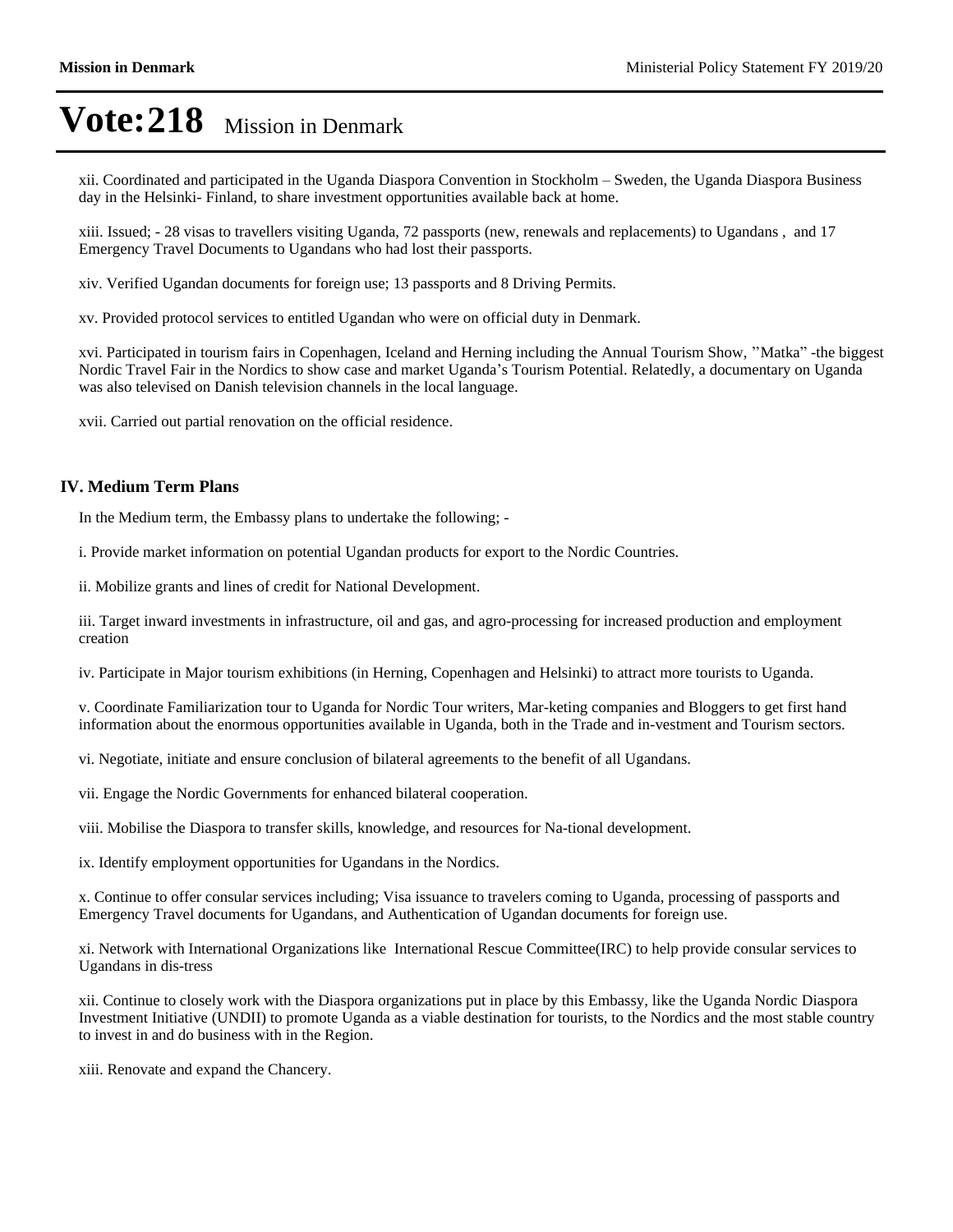## **V. Summary of Past Performance and Medium Term Budget Allocations**

**Table 5.1: Overview of Vote Expenditures (UShs Billion)**

|                                                      |                  |                    |               | 2018/19                                   |         | <b>MTEF Budget Projections</b> |         |         |         |
|------------------------------------------------------|------------------|--------------------|---------------|-------------------------------------------|---------|--------------------------------|---------|---------|---------|
|                                                      |                  | 2017/18<br>Outturn | <b>Budget</b> | <b>Approved Expenditure</b><br>by End Dec | 2019/20 | 2020/21                        | 2021/22 | 2022/23 | 2023/24 |
| <b>Recurrent</b>                                     | Wage             | 0.743              | 0.743         | 0.371                                     | 0.763   | 0.763                          | 0.763   | 0.763   | 0.763   |
|                                                      | Non Wage         | 3.152              | 3.190         | 1.595                                     | 4.142   | 4.142                          | 4.142   | 4.142   | 4.142   |
| Devt.                                                | GoU              | 0.500              | 0.000         | 0.000                                     | 0.717   | 0.717                          | 0.717   | 0.717   | 0.717   |
|                                                      | Ext. Fin.        | 0.000              | 0.000         | 0.000                                     | 0.000   | 0.000                          | 0.000   | 0.000   | 0.000   |
|                                                      | <b>GoU</b> Total | 4.395              | 3.933         | 1.966                                     | 5.622   | 5.622                          | 5.622   | 5.622   | 5.622   |
| <b>Total GoU+Ext Fin (MTEF)</b>                      |                  | 4.395              | 3.933         | 1.966                                     | 5.622   | 5.622                          | 5.622   | 5.622   | 5.622   |
|                                                      | Arrears          | 0.000              | 0.000         | 0.000                                     | 0.000   | 0.000                          | 0.000   | 0.000   | 0.000   |
| <b>Total Budget</b>                                  |                  | 4.395              | 3.933         | 1.966                                     | 5.622   | 5.622                          | 5.622   | 5.622   | 5.622   |
| <b>A.I.A Total</b>                                   |                  | N/A                | N/A           | N/A                                       | N/A     | N/A                            | N/A     | N/A     | N/A     |
| <b>Grand Total</b>                                   |                  | 4.395              | 3.933         | 1.966                                     | 5.622   | 5.622                          | 5.622   | 5.622   | 5.622   |
| <b>Total Vote Budget</b><br><b>Excluding Arrears</b> |                  | 4.395              | 3.933         | 1.966                                     | 5.622   | 5.622                          | 5.622   | 5.622   | 5.622   |

### **VI. Budget By Economic Clasification**

**Table V6.1 2018/19 and 2019/20 Budget Allocations by Item**

|                                        |       | 2018/19 Approved Budget |       |              |       | 2019/20 Draft Estimates |              |
|----------------------------------------|-------|-------------------------|-------|--------------|-------|-------------------------|--------------|
| <b>Billion Uganda Shillings</b>        | GoU   | Ext. Fin                | AIA   | <b>Total</b> | GoU   | Ext. Fin                | <b>Total</b> |
| <b>Output Class: Outputs Provided</b>  | 3.933 | 0.000                   | 0.000 | 3.933        | 4.905 | 0.000                   | 4.905        |
| 211 Wages and Salaries                 | 2.241 | 0.000                   | 0.000 | 2.241        | 2.564 | 0.000                   | 2.564        |
| 212 Social Contributions               | 0.069 | 0.000                   | 0.000 | 0.069        | 0.152 | 0.000                   | 0.152        |
| 213 Other Employee Costs               | 0.105 | 0.000                   | 0.000 | 0.105        | 0.193 | 0.000                   | 0.193        |
| 221 General Expenses                   | 0.107 | 0.000                   | 0.000 | 0.107        | 0.107 | 0.000                   | 0.107        |
| 222 Communications                     | 0.076 | 0.000                   | 0.000 | 0.076        | 0.076 | 0.000                   | 0.076        |
| 223 Utility and Property Expenses      | 0.982 | 0.000                   | 0.000 | 0.982        | 1.328 | 0.000                   | 1.328        |
| 226 Insurances and Licenses            | 0.047 | 0.000                   | 0.000 | 0.047        | 0.047 | 0.000                   | 0.047        |
| 227 Travel and Transport               | 0.256 | 0.000                   | 0.000 | 0.256        | 0.306 | 0.000                   | 0.306        |
| 228 Maintenance                        | 0.049 | 0.000                   | 0.000 | 0.049        | 0.131 | 0.000                   | 0.131        |
| <b>Output Class: Capital Purchases</b> | 0.000 | 0.000                   | 0.000 | 0.000        | 0.717 | 0.000                   | 0.717        |
| <b>312 FIXED ASSETS</b>                | 0.000 | 0.000                   | 0.000 | 0.000        | 0.717 | 0.000                   | 0.717        |
| <b>Grand Total:</b>                    | 3.933 | 0.000                   | 0.000 | 3.933        | 5.622 | 0.000                   | 5.622        |
| <b>Total excluding Arrears</b>         | 3.933 | 0.000                   | 0.000 | 3.933        | 5.622 | 0.000                   | 5.622        |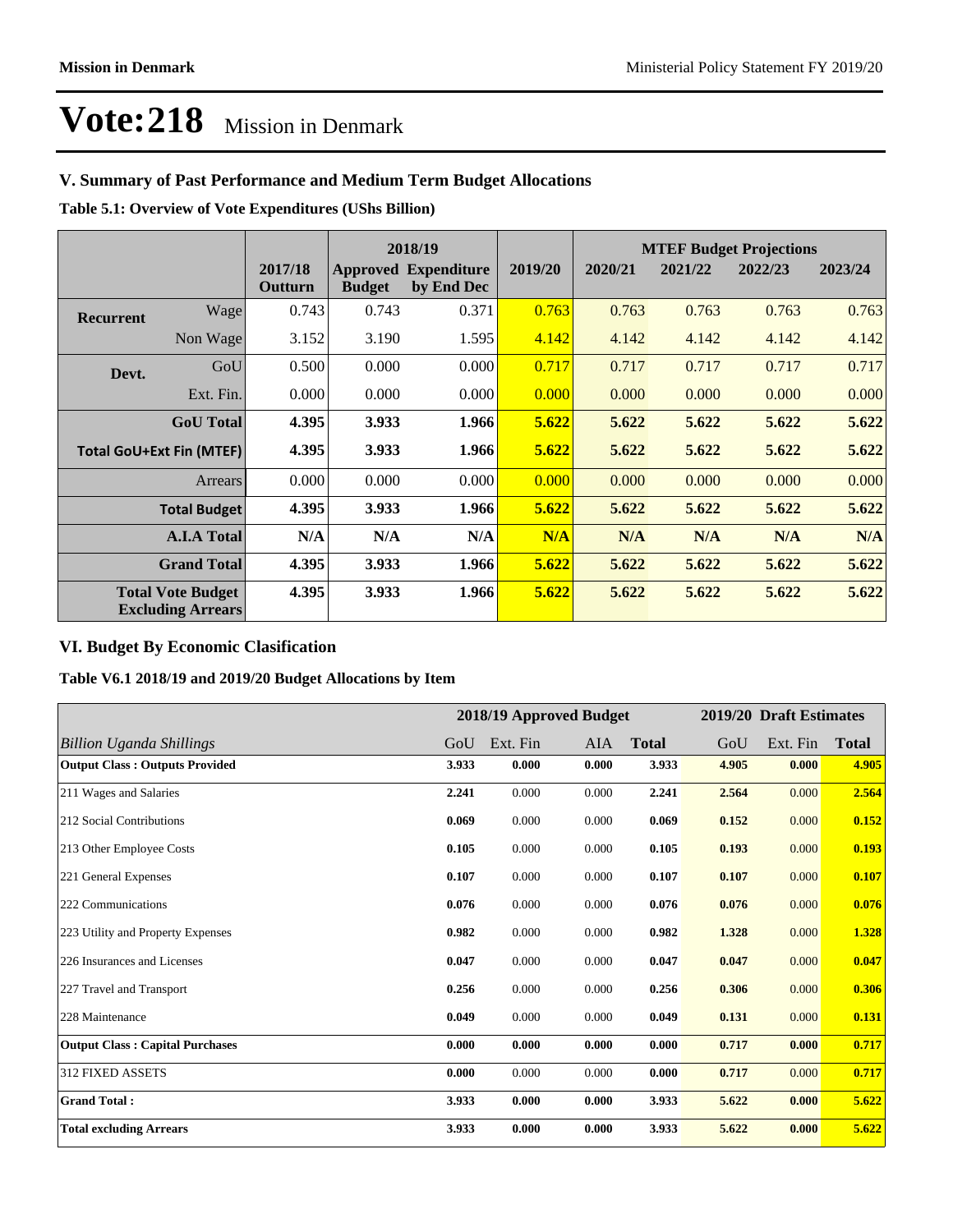## **VII. Budget By Programme And Subprogramme**

**Table V7.1: Past Expenditure Outturns and Medium Term Projections by Programme and SubProgramme**

| Billion Uganda shillings              |                                     | FY 2018/19                       |                                   |                                             |         | <b>Medium Term Projections</b> |         |         |  |
|---------------------------------------|-------------------------------------|----------------------------------|-----------------------------------|---------------------------------------------|---------|--------------------------------|---------|---------|--|
|                                       | <b>FY 2017/18</b><br><b>Outturn</b> | <b>Approved</b><br><b>Budget</b> | <b>Spent By</b><br><b>End Dec</b> | 2019-20<br><b>Proposed</b><br><b>Budget</b> | 2020-21 | 2021-22                        | 2022-23 | 2023-24 |  |
| <b>52 Overseas Mission Services</b>   | 4.395                               | 3.933                            | 1.966                             | 5.622                                       | 5.622   | 5.622                          | 5.622   | 5.622   |  |
| 01 Headquarters Copenhagen            | 3.895                               | 3.933                            | 1.966                             | 4.905                                       | 4.905   | 4.905                          | 4.905   | 4.905   |  |
| 0974 Strengthening Mission in Denmark | 0.500                               | 0.000                            | 0.000                             | 0.717                                       | 0.717   | 0.717                          | 0.717   | 0.717   |  |
| <b>Total for the Vote</b>             | 4.395                               | 3.933                            | 1.966                             | 5.622                                       | 5.622   | 5.622                          | 5.622   | 5.622   |  |
| <b>Total Excluding Arrears</b>        | 4.395                               | 3.933                            | 1.966                             | 5.622                                       | 5.622   | 5.622                          | 5.622   | 5.622   |  |

#### **VIII. Programme Performance and Medium Term Plans**

**Table V8.1: Programme Outcome and Outcome Indicators ( Only applicable for FY 2019/20)**

| <b>Programme:</b>                             | 52 Overseas Mission Services                                                                                                                                                                                                                        |                 |                  |                            |            |            |
|-----------------------------------------------|-----------------------------------------------------------------------------------------------------------------------------------------------------------------------------------------------------------------------------------------------------|-----------------|------------------|----------------------------|------------|------------|
| <b>Programme Objective</b>                    | To promote cooperation frameworks between Uganda and the Nordic countries.<br>To promote trade, tourism and investment and attract technology transfer.<br>To provide consular services.<br>To strengthen the Mission through development programs. |                 |                  |                            |            |            |
| <b>Responsible Officer:</b>                   | Alex Hope Mukubwa                                                                                                                                                                                                                                   |                 |                  |                            |            |            |
|                                               | <b>Programme Outcome:</b> Enhanced national security development, the country's image abroad and wellbeing of Ugandans                                                                                                                              |                 |                  |                            |            |            |
|                                               | <b>Sector Outcomes contributed to by the Programme Outcome</b>                                                                                                                                                                                      |                 |                  |                            |            |            |
|                                               | 1. Improved regional and International Relations                                                                                                                                                                                                    |                 |                  |                            |            |            |
|                                               |                                                                                                                                                                                                                                                     |                 |                  | <b>Performance Targets</b> |            |            |
|                                               | <b>Outcome Indicators</b>                                                                                                                                                                                                                           |                 |                  | 2019/20                    | 2020/21    | 2021/22    |
|                                               |                                                                                                                                                                                                                                                     | <b>Baseline</b> | <b>Base year</b> | <b>Target</b>              | Projection | Projection |
|                                               | • Number of cooperation frameworks negotiated, and concluded                                                                                                                                                                                        | $\overline{2}$  | 2018             |                            | 3          | 3          |
| · Rating of Uganda's image abroad             |                                                                                                                                                                                                                                                     |                 | 2018             | Good                       | Good       | Good       |
|                                               | <b>SubProgramme: 01 Headquarters Copenhagen</b>                                                                                                                                                                                                     |                 |                  |                            |            |            |
| <b>Output: 01 Cooperation frameworks</b>      |                                                                                                                                                                                                                                                     |                 |                  |                            |            |            |
|                                               | No. of Bilateral cooperation frameworks negotiated or signed.                                                                                                                                                                                       |                 |                  | 3                          | 3          | 3          |
| <b>Output: 02 Consulars services</b>          |                                                                                                                                                                                                                                                     |                 |                  |                            |            |            |
| No. of official visits facilitated            |                                                                                                                                                                                                                                                     |                 |                  | $\overline{4}$             | 4          | 4          |
|                                               | Output: 04 Promotion of trade, tourism, education, and investment                                                                                                                                                                                   |                 |                  |                            |            |            |
| No. of foreign Tourism promotion engagements. |                                                                                                                                                                                                                                                     |                 |                  | 4                          | 4          |            |
| No. of scholarships secured.                  |                                                                                                                                                                                                                                                     |                 |                  | 20                         | 20         | 20         |
| No. of export markets accessed.               |                                                                                                                                                                                                                                                     |                 |                  |                            | 4          | 4          |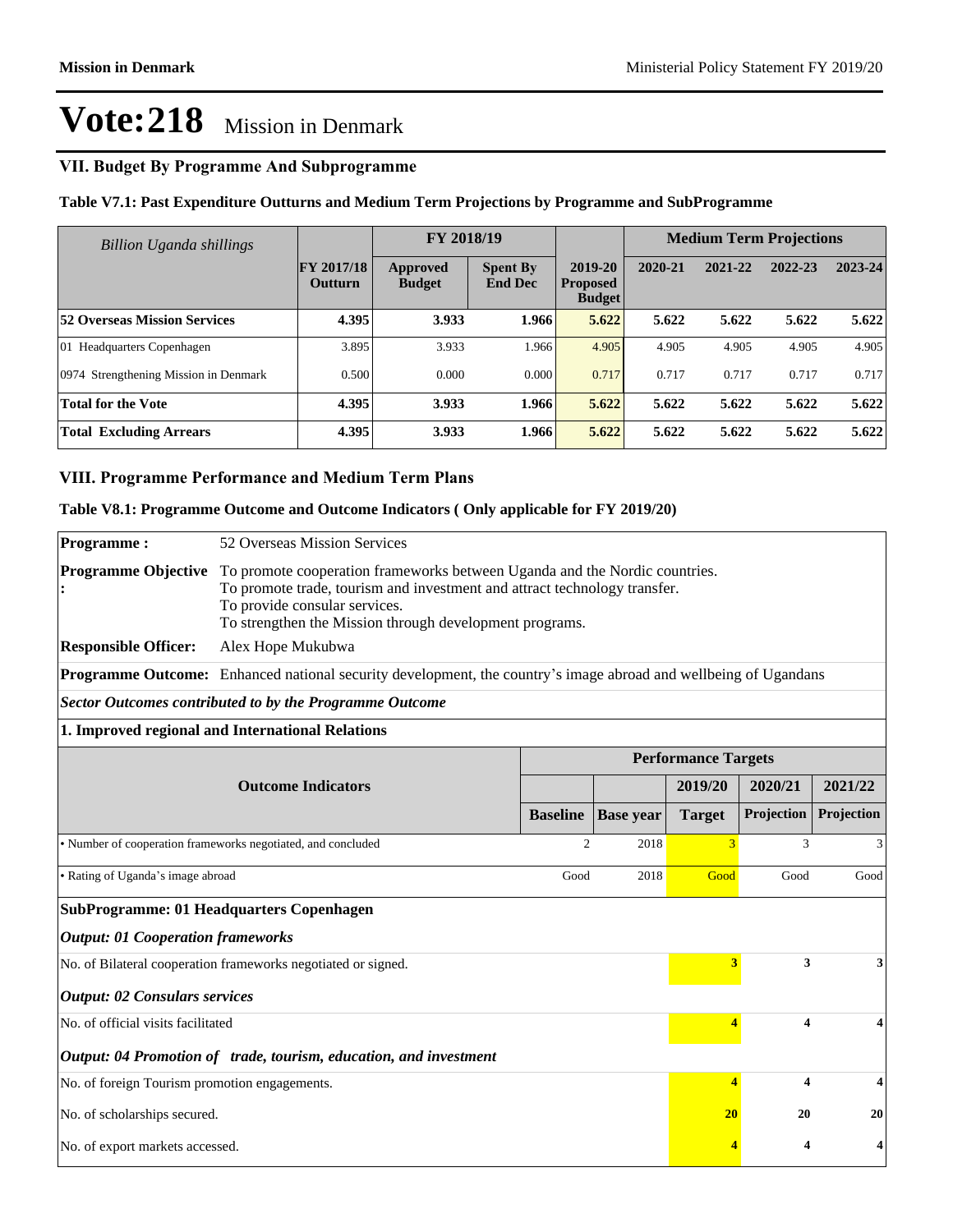#### **IX. Major Capital Investments And Changes In Resource Allocation**

**Table 9.1: Major Capital Investment (Capital Purchases outputs over 0.5Billion)**

#### N/A

#### **X. Vote Challenges and Plans To Improve Performance**

#### **Vote Challenges**

Lack of sufficient funding. This means that sometimes Uganda is not represented at meetings.

Poor coordination between the Embassy and stakeholders.

Lack of an integrated information management system between the MDA and stakeholders for ease of communication.

#### **Plans to improve Vote Performance**

Strengthening institutional capacity of the mission and constant training of staff.

Increase coordination between the Embassy and MDAs.

Lobby for more funding to the mission to sufficiently cover the countries of accreditation.

#### **XI Off Budget Support**

#### **Table 11.1 Off-Budget Support by Sub-Programme**

#### N/A

#### **XII. Vote Cross Cutting Policy And Other Budgetary Issues**

**Table 12.1: Cross- Cutting Policy Issues**

**Issue Type: HIV/AIDS**

| Objective:                          | Ensure full realisation of economic, social, cultural and civic rights of the people threatened,<br>infected and affected by HIV/AIDs. |
|-------------------------------------|----------------------------------------------------------------------------------------------------------------------------------------|
| <b>Issue of Concern:</b>            | Ensure support to HIV programs                                                                                                         |
| <b>Planned Interventions:</b>       | To put into consideration environmental issue in Mission programs and activities.                                                      |
| <b>Budget Allocation (Billion):</b> | 0.050                                                                                                                                  |
| <b>Performance Indicators:</b>      | Health seminars for HIV/AIDS awareness.                                                                                                |
| <b>Issue Type:</b>                  | Gender                                                                                                                                 |
| Objective:                          | Ensure Gender equality and equity                                                                                                      |
| <b>Issue of Concern:</b>            | To ensure the that Budget of the mission is Gender responsive.                                                                         |
| <b>Planned Interventions:</b>       | Carry out Gender empowerment programs in the Mission.                                                                                  |
|                                     | Consideration for Gender washrooms including those with disabilities                                                                   |